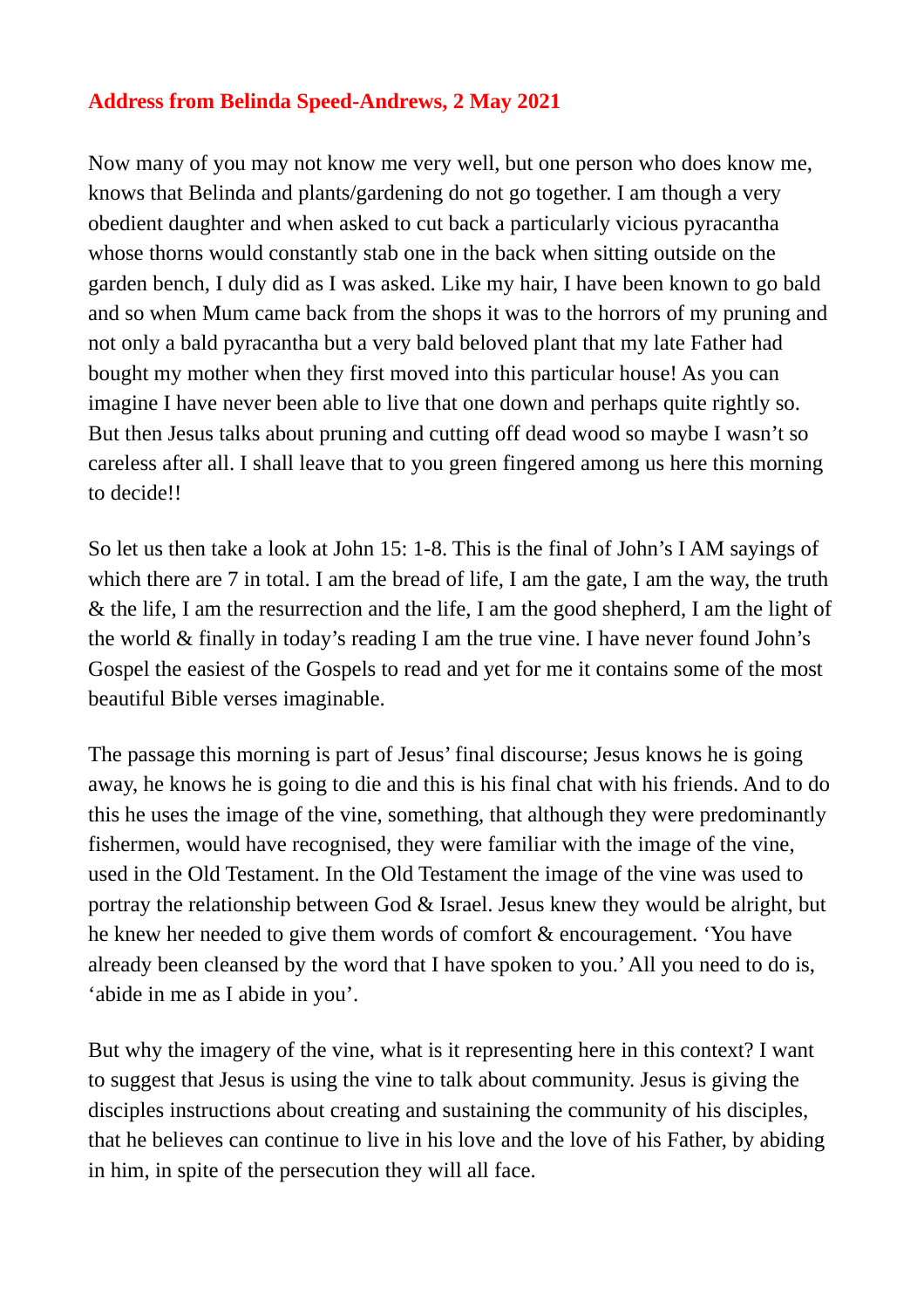The image of the vine as a community though poses challenges for the disciples in their fear, confusion & loss. And so likewise for us as a community. If we at St David's embraced this model of community what would that possibly look like? I want to suggest three things.

A community that is a vine is one of interrelationship, mutuality & indwelling. To get an idea of what this looks like, branches on a vine are almost indistinguishable from one another, unable to know where one branch stops and the next one starts. Can you see a join between a branch and the trunk of a tree? The branches, us the disciples, all grow out of the central vine, Jesus. That is what it means to be baptised. This then suggests that there are no free-standing individuals in a community but that each one is rooted in Jesus and so embraces the other in pain & in joy; therefore no individual status. This is challenging in a culture where individualism is the ultimate goal, selfsufficiency, success for me at all costs, I am the best. We are called to be a community of steadfastness in our relationship with Jesus and to bear fruit. What is that fruit? Fruit is to act in love, love for the community, an act of love shaped by Jesus. It is a community not built by individual accomplishments, choices or rights but by corporate accountability to the abiding presence of Jesus and the corporate enactment of love of God & Jesus. I would want to say that this is a picture of St David's in the love & care it has shown for one another over the last 18 months. It takes time & effort and sometimes a lot of hard work to do this and you have.

Secondly, the metaphor of the vine suggests a non-hierarchical community. That in itself is a challenge for the Church as it has been and still is incredibly hierarchical. There should be no branch with pride of place over any other and the pruning and cutting away of dead wood underpins this idea. The only difference visible is the fruitfulness of the branches and it is the farmer, God, who makes those decisions not the community to enhance fruitfulness where he will. This should challenge us because in the fourth gospel there is only one measure of one's place in the community of the faithful and that is, to love Jesus as he has loved us, nothing more nothing less. This suggests that any decisions of power & governance in the community are made in the radical egalitarian love of the vine image. This is harder to achieve as our structures currently are not made for this, but it doesn't mean we can't as a community strive to be more egalitarian in our thinking, decision making and worshipping as we look to re-build our future together.

And finally the image of the vine is anonymous. One branch lacks any true distinction in appearance from another, in character or gift. And so this image of the